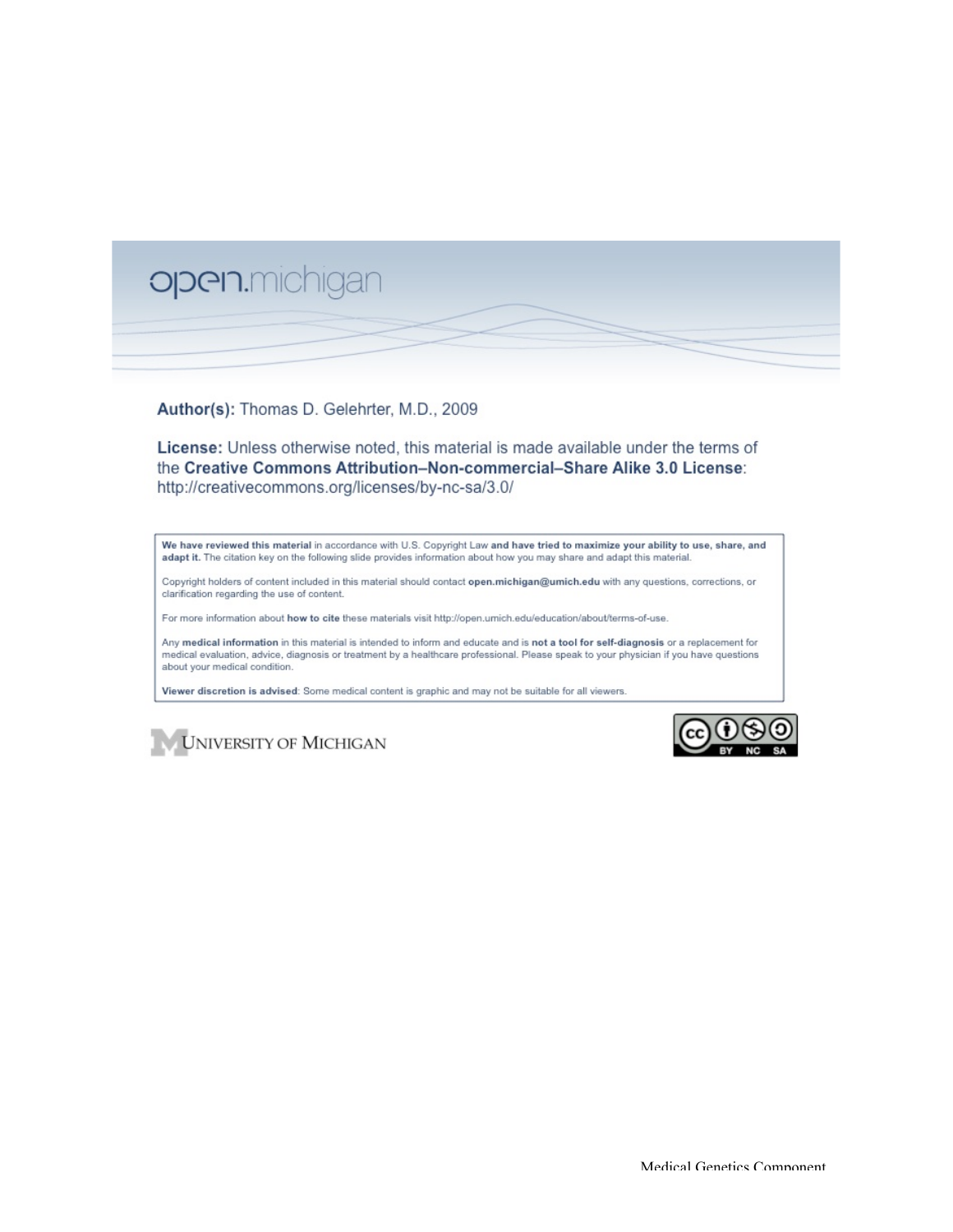# **2008 PATIENTS AND POPULATIONS August 7-29, 2008**

### **MEDICAL GENETICS COMPONENT**

#### **SEQUENCE DIRECTOR**

Thomas D. Gelehrter, M.D. Professor Emeritus of Human Genetics and Internal Medicine Department of Human Genetics

#### **LECTURERS**

David Ginsburg, M.D. James V. Neel Distinguished University Professor, and Warner-Lambert/Parke-Davis Professor of Medicine Professor of Internal Medicine and Human Genetics

Stephen Gruber, M.D., Ph.D., M.P.H. H. Marvin Pollard Professor of Medicine Associate Professor of Internal Medicine, Epidemiology, and Human Genetics

Michael Imperiale, Ph.D. Professor of Microbiology and Immunology

Elizabeth Petty, M.D. Associate Professor of Internal Medicine and Human Genetics Associate Dean - Student Programs

Wendy Uhlmann, MS, CGC Genetic Counselor, Molecular Medicine and Genetics Clinic Clinical Instructor, Human Genetics

### **TEACHING ASSISTANTS**

Grant Rowe Matt Vasievich

### **OVERVIEW**

The growing awareness of the central role of genetic factors in the causation of human disease has made genetics one of the most rapidly developing fields in medicine. Much of this progress has been propelled by advances in the area of molecular genetics and genomics, advances that, in turn, have been applied directly to the diagnosis and management of disease. The **objective** of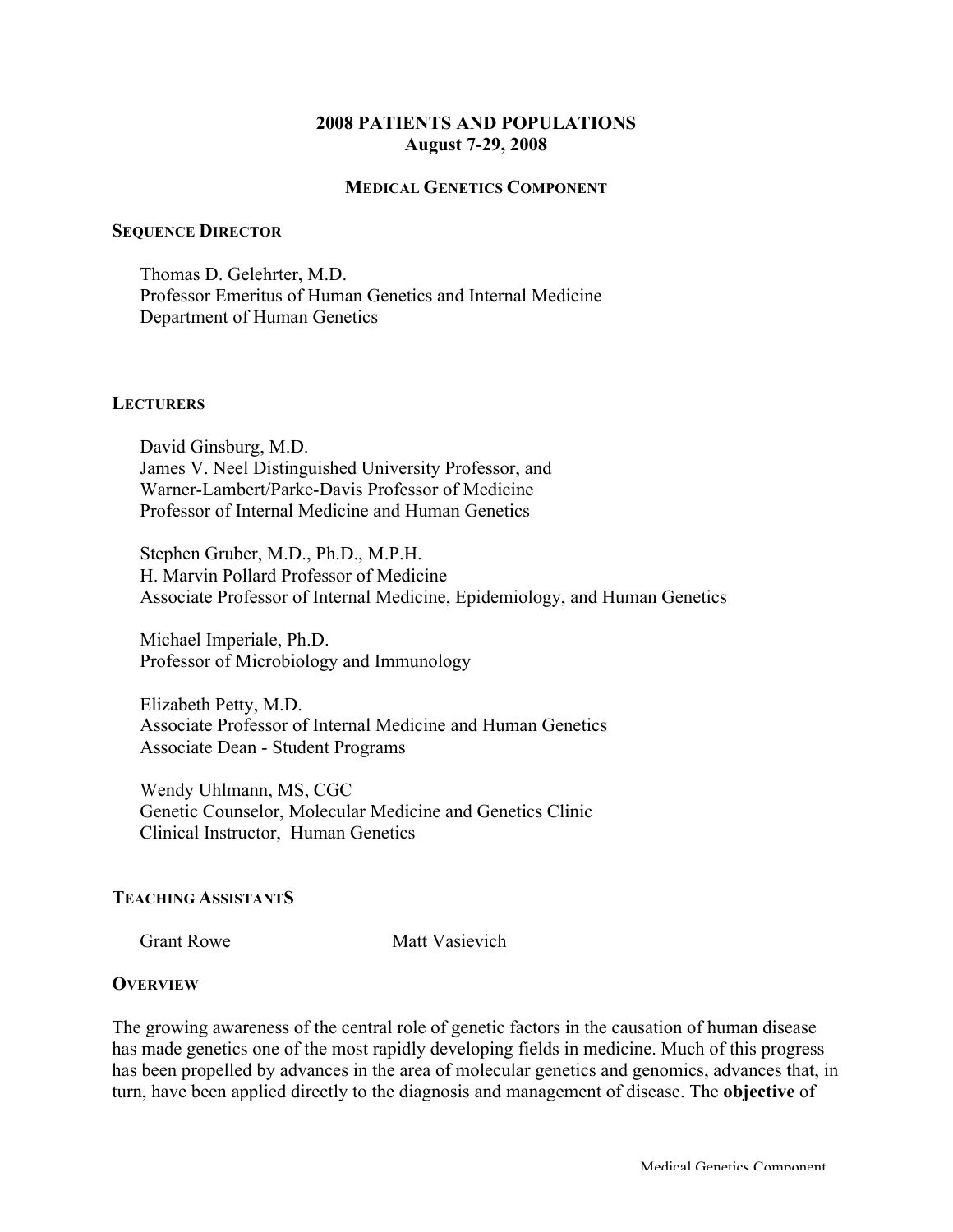this course is to present the **basic principles of medical genetics** and their **application to clinical medicine,** with the intent of providing students the necessary background **to understand ongoing developments in genetics** and their **application to clinical problems**. The elucidation of the human genome, and the genomes of multiple other organisms, will change the way medicine is practiced. In order for physicians to understand these developments and utilize them for the benefits of their patients, they will have to be **conversant with molecular genetic technologies** and the **technologies for acquiring, organizing, and interpreting new information**.

An understanding of the genetic basis of disease would be incomplete without a discussion of how DNA is organized and how information flows from genes through RNA and into gene products. Therefore, we will discuss the structure of DNA, how it is organized into genes and chromosomes, how it is replicated, how it might rearrange, how mutations arise and how they are repaired, how the DNA is transcribed, how the transcripts are processed, and how mRNA is translated into protein. New advances in understanding epigenetic regulation, which involves chromatin modification, and in the role of microRNA's will also be presented. We will also look at the prospects for using genes and RNA's to correct disease.

Genetics proposes a significant change in the way in which we view disease. Rather than viewing the body as a machine and disease as a specific problem with the workings of the machine that can be fixed, a genetic view of medicine sees the individual as a product of evolution and of individual development and experience. In this paradigm, disease is seen as a mismatch between variable homeostatic mechanisms and equally variable environmental experiences. The implications of this model, beyond a better understanding of the nature of disease, are that management can be directed to those variables, whether biological or social or cultural, that are most amenable to change. The intent of medical care is to enable the individual's homeostatic mechanisms to regain a steady state in which disease is minimized. This view of disease allows the physician to focus on the individual rather than the disease.

A genetic approach to medicine provides opportunities to predict susceptibility to disease and to intervene where appropriate to prevent or avoid the consequences of genetic disease. A critical aspect of dealing with a genetic risk is educating both patients and their physicians to understand the fundamental notion that **risk is not equivalent to certainty.** Environmental modification, for example of life style or diet, can play an important role in modifying, either minimizing or enhancing genetic risk of disease. Thus, understanding the principles upon which genetic tests are based will be critical to being able to interpret test results, choosing appropriate tests, and advising patients appropriately.

The applications of genetic screening programs, directed at populations, and genetic testing for disease susceptibility, directed at individuals, are becoming an increasingly important part of medical care. The ability to predict genetic risk raises a number of important medical and public health issues. A host of critical ethical issues are also raised, including individual autonomy, confidentiality, and issues such as duty to (or right to) contact family members at risk. Many of these issues, both medical and ethical, are not unique to genetics, but are important aspects of medical care in all areas.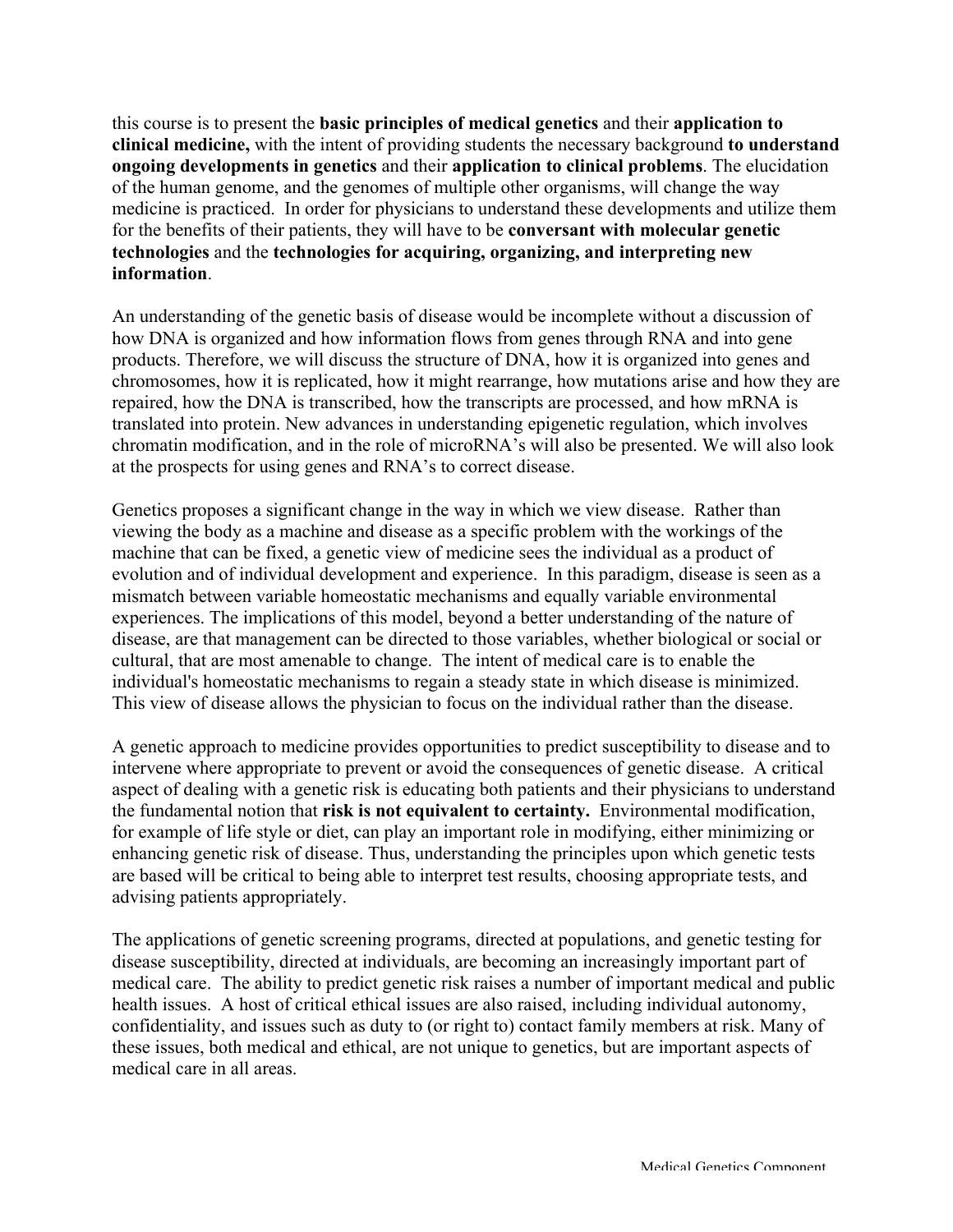A number of clinical examples will be used during this course to illustrate genetic principles, and we will try to use certain diseases repeatedly, because they illustrate several aspects of medical genetics. There will also be three **MDC/Patient Presentations,** at which attendance is mandatory. As physicians and students, we owe a great debt to our patients, for they are ultimately our teachers. These patients are, without recompense, giving of their time and of themselves. Please dress and act accordingly. It is appropriate to ask them questions, but please be sensitive.

The Genetics Component will also include three **Small Group Sessions**. Attendance at these sessions is required and will constitute 10% of your course grade. The first session will provide practice dealing with interpretation of pedigree information and assessment of risk to family members, and the second with the interpretation of genetic screening and diagnostic testing information. These sessions are for your benefit, to help you understand important concepts and apply them to solve clinical problems. Please study the problems before the SGD's, and be prepared to discuss them. Annotated answers to (most of) the questions will be provided after the sessions so that you can assess your ability to handle these questions. We hope you will attend prepared to discuss the issues, help your classmates with understanding the concepts, and/or improve your own understanding.

The final SGD on August 28 will deal with genetics and ethics and provide the opportunity to discuss actual cases raising important ethical issues, and to discuss the interplay of ethical, cultural, as well as scientific issues.

There will be one **Online Exercise** on breast cancer genetics that will review concepts of cancer genetics and introduce a few of the growing number of genetic tools available on the web. This exercise will not be scored but **must be completed** by 5PM on Thursday, August 29, 2008.

# **RECOMMENDED TEXTBOOK**

The **recommended** (NOT required) **text** is the **2nd edition** of **Principles of Medical Genetics** by Gelehrter, Collins, and Ginsburg; Lippincott, Williams and Wilkins, Baltimore, 1998. Note that the chapter titles bear an astonishing resemblance to many of the lecture titles! We hope that you will read the relevant chapters of the text. We plan to use the class time to cover basic concepts, to try to clarify difficult points, update areas in which there have been new advances since publication of the book, and focus on the most interesting aspects of these topics.

For those desiring more readings in the area of molecular medicine and medical genetics, we **recommend** the following:

Strachan and Read, Human Molecular Genetics, 3rd ed., Wiley-Liss, 2004, presents an experimentally-based, detailed exposition of current technology applied to human genetics.

Emery and Rimoin's Principles and Practice of Medical Genetics, 5th ed., Rimoin, Connor, Pyeritz and Korf (eds.), Churchill Livingston, 2006, and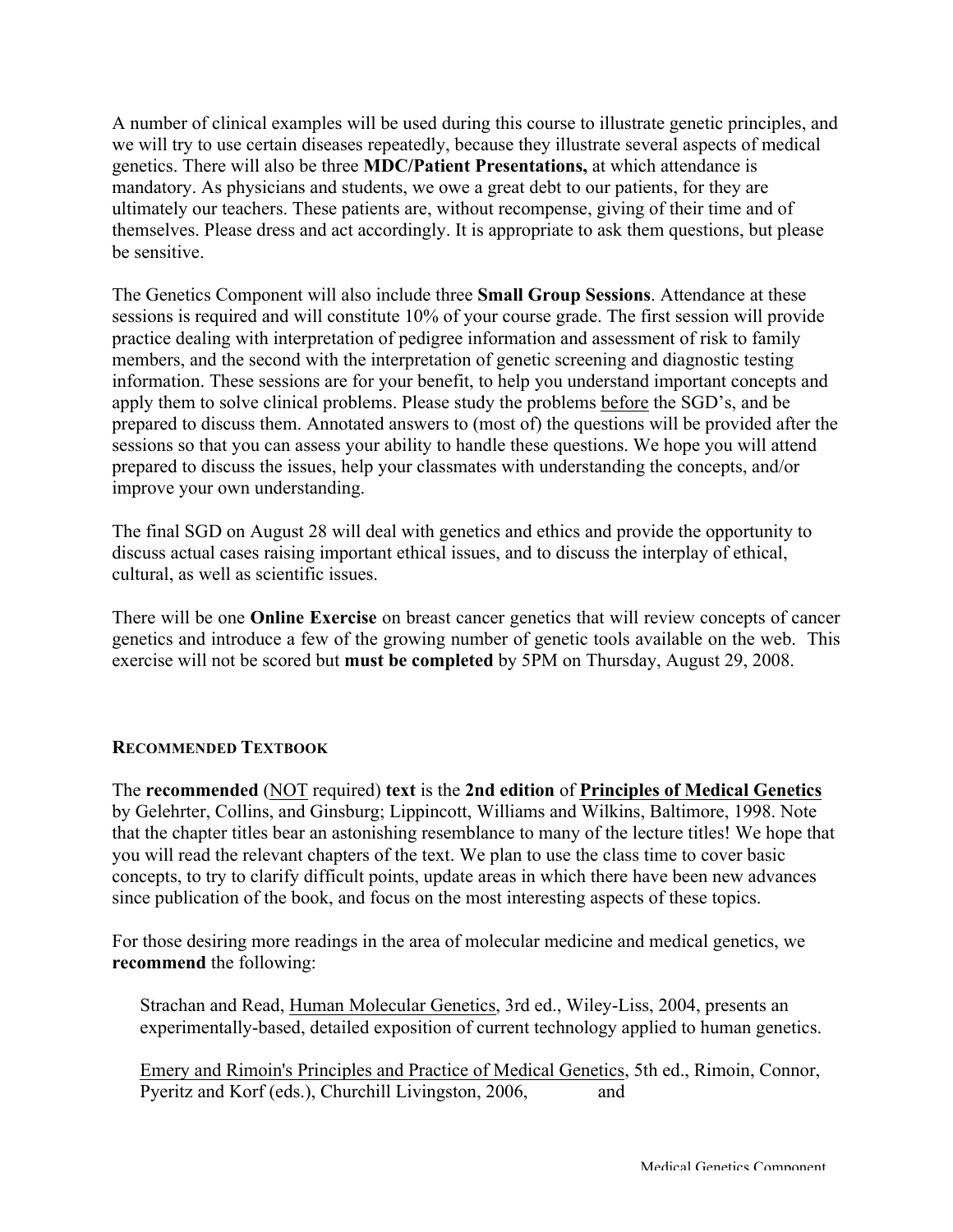The Metabolic and Molecular Bases of Inherited Disease, 8th ed., Scriver, Beaudet, Sly, and Valle (eds.), McGraw-Hill, 2001, are excellent, comprehensive reference books. New online edition (OMMBID) launched in 2007.

The Genetic Basis of Common Diseases, 2<sup>nd</sup> ed., King, Rotter, and Motulsky (eds.), Oxford University Press, 2002, is a detailed exposition of the genetics of common complex diseases.

For Dr. Imperiale's lectures, the **recommended texts** are:

Alberts, et al., Molecular Biology of the Cell,  $5<sup>th</sup>$  ed., Garland Science, 2007. ... OR

Lodish, et al., Molecular Cell Biology, 5th edition, 2007.

Alternatively, most any up-to-date molecular biology textbook that covers DNA replication and gene expression should suffice.

# **WEBSITES**

**GeneClinics** http://www.geneclinics.org/is an extremely useful site for clinical genetics. It includes almost 400 authoritative, current reviews of a large number of genetic disorders including information on available genetic testing for almost 1500 diseases, as well as links to relevant laboratories. There is also information on patient resources and physician resources, and there are educational resources. We use this site on a regular basis!

The National Human Genome Research Institute of the National Institutes of Health (http://www.nhgri.nih.gov/) is another site with educational resources, as well as further information on genetics and genomics research and on the Ethical, Legal and Social Implications (ELSI) Program.

Wendy Uhlmann has prepared a very useful listing of web resources in genetics, published in JAMA this year. Uhlmann WR, Guttmacher AE: Key internet genetics resources for the clinician. JAMA 299 (11) 1356-58, 2008

# **TEACHING ASSISTANTS**

We are very fortunate to have **Grant Rowe** and **Matt Vasievich** as our **teaching assistants** this year. Both are MSTP students who have survived an earlier version of Medical Genetics. Grant has served as Teaching Assistant in this course for the past two years, and Matt is starting his rookie season. Office hours will be held by appointment to try to accommodate better the student's schedules. Students, either as individuals or groups, should contact the TA's, preferably by e-mail, to set up appointments:

# **REQUIRED EXPERIENCES**